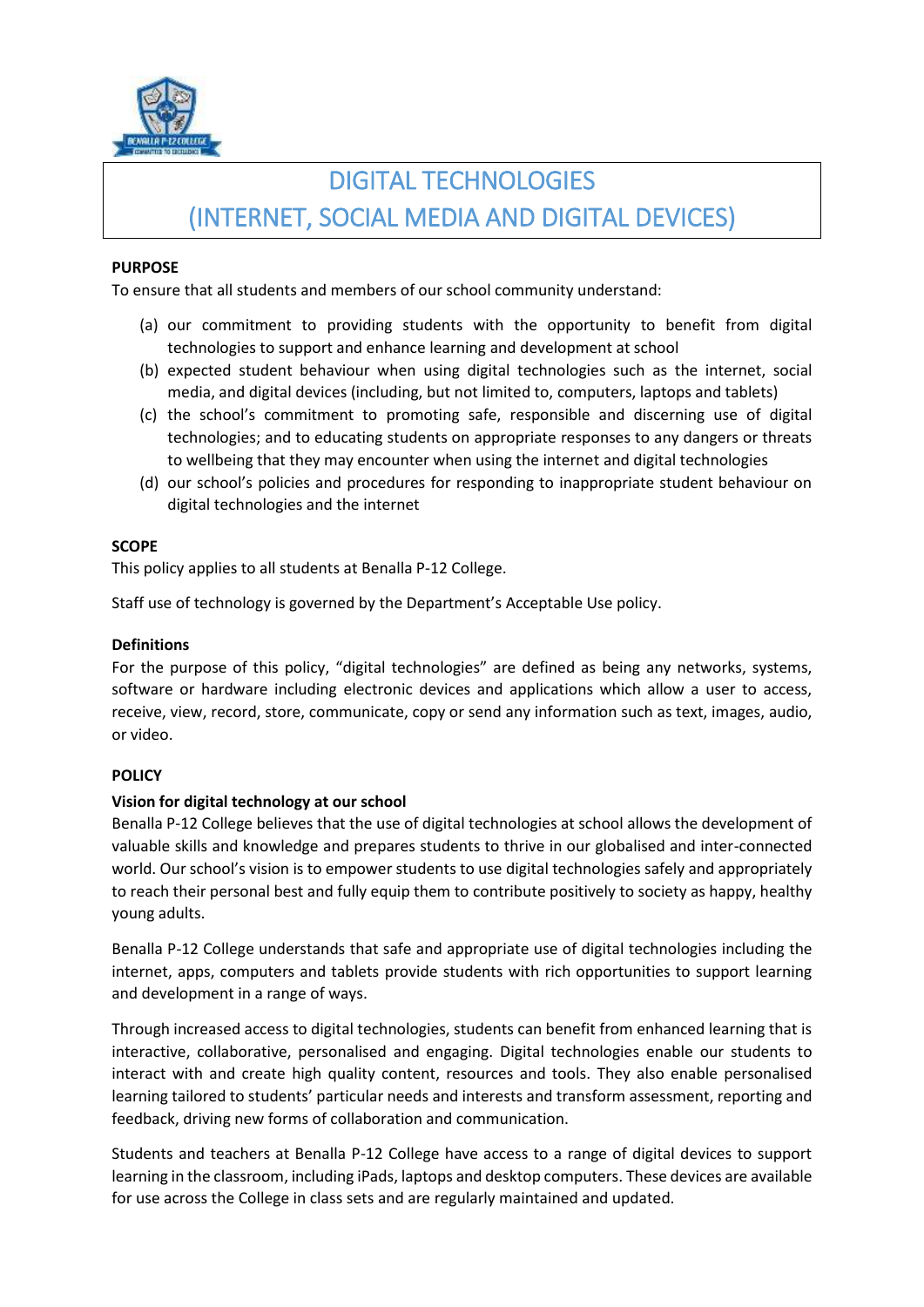## Optional BYOD Program

Students in Grade 6 and above are currently permitted to bring an iPad to school and have it connected to the school network. Year 10-12 students are permitted to bring a laptop (Windows or Mac) and have that connected. Other devices may be connected at the discretion of the Principal.

The iPad BYOD program is in the process of being phased out. Parents are no longer being asked to purchase an iPad at the start of Grade 5 or replace an iPad for a student in Grade 6 and above.

Please note that our school does not have insurance to cover accidental damage to students' iPads or laptops. Parents/carers are encouraged to consider obtaining their own insurance for their child's iPad.

Students, parents and carers who would like more information or assistance regarding our BYOD program are encouraged to contact

## **Safe and appropriate use of digital technologies**

Digital technology, if not used appropriately, may present risks to users' safety or wellbeing. At Benalla P-12 College, we are committed to educating all students to be safe, responsible and discerning in the use of digital technologies, equipping them with skills and knowledge to navigate the digital age.

At Benalla P-12 College, clear protocols and procedures are in place to protect students working in online spaces. We

- use online sites and digital tools that support students' learning, and focus our use of digital technologies on being learning-centred
- restrict the use of digital technologies at the College to specific uses with targeted educational or developmental aims
	- provide a filtered internet service to block access to inappropriate content
- supervise and support students using digital technologies in the classroom
- effectively and responsively address any issues or incidents that have the potential to impact on the wellbeing of our students
- have programs in place to educate our students to be promoting safe, responsible and discerning use of digital technologies, including Digital Technologies, Cyber Safety
- educate our students about digital issues such as online privacy, intellectual property and copyright, and the importance of maintaining their own privacy online
- actively educate and remind students of our *Student Engagement* policy that outlines our School's values and expected student behaviour, including online behaviours
- refer suspected illegal online acts to the relevant law enforcement authority for investigation
- support parents and carers to understand safe and responsible use of digital technologies and the strategies that can be implemented at home through regular updates in our newsletter and annual information sheets.
- have an Acceptable Use Agreement outlining the expectations of students when using digital technology at school

Distribution of school owned devices to students and personal student use of digital technologies at school will only be permitted where students and their parents/carers have completed a signed Acceptable Use Agreement.

The College may agree to loan out digital devices to students for home use under certain circumstances. These will be looked at on a case by case basis and will be approved by the Principal.

It is the responsibility of all students to protect their own password and not divulge it to another person. If a student or staff member knows or suspects an account has been used by another person, the account holder must notify The IT department or Sub-School as appropriate, immediately.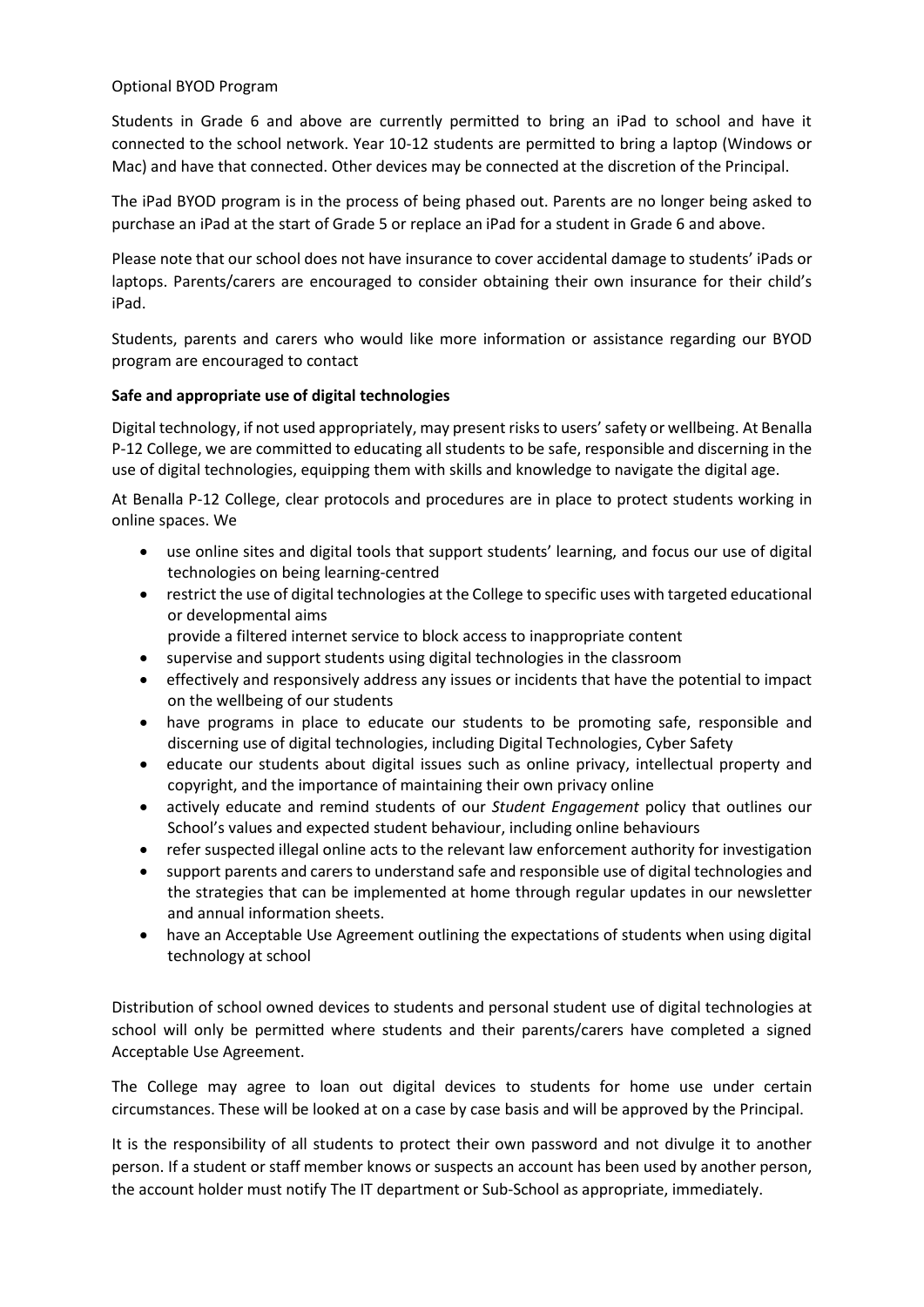# **Data Collection**

All data created, sent or retrieved on the school's network are the property of the school. The school reserves the right to access and monitor all messages and files on the computer system, as necessary and appropriate. Communications including text and images may be required to be disclosed to law enforcement and other third parties without the consent of the sender.

# **Student behavioural expectations**

When using digital technologies, students are expected to behave in a way that is consistent with Benalla P-12 College's *Statement of Values, Student Wellbeing and Engagement* policy, and *Bullying Prevention* policy.

When a student acts in breach of the behaviour standards of our school community (including cyberbullying, using digital technologies to harass, threaten or intimidate, or viewing/posting/sharing of inappropriate or unlawful content), Benalla P-12 College will institute a staged response, consistent with our policies and the Department's *Student Engagement and Inclusion Guidelines.*

Breaches of this policy by students can result in a number of consequences which will depend on the severity of the breach and the context of the situation. This includes:

- removal of network access privileges
- removal of email privileges
- removal of internet access privileges
- removal of printing privileges
- temporary confiscation of device
- other consequences as outlined in the school's *Student Wellbeing and Engagement* and *Bullying Prevention* policies.

## **Basis for discretion:**

The basis for discretion lies with the Principal as an operational matter.

| <b>Compulsory</b> | <b>School Council</b><br><b>Ratification</b><br><b>Required</b> | <b>Date</b><br><b>Implemented</b> | <b>Reviewed</b> | <b>Due for</b><br><b>Review</b> |
|-------------------|-----------------------------------------------------------------|-----------------------------------|-----------------|---------------------------------|
| Yes               | No                                                              | October 2020                      |                 | October,<br>2021                |

#### References

School Policy and Advisory Guide Links:

- [DET Using Technology to Support Teaching](https://www.education.vic.gov.au/school/principals/spag/curriculum/pages/techsupport.aspx)
- [DET Schools and Cybersafety](https://www.education.vic.gov.au/about/programs/bullystoppers/Pages/princyber.aspx)
- [DET Acceptable Use Agreements and Consent](https://www.education.vic.gov.au/school/teachers/management/infrastructure/Pages/acceptableuse.aspx)
- [DET Duty of Care and Supervision](https://www.education.vic.gov.au/about/programs/bullystoppers/Pages/lolconsent.aspx)
- [DET Using Social Media](https://www.education.vic.gov.au/school/principals/spag/governance/pages/socialmedia.aspx)
- **[DET Students Using Mobile Phones](https://www.education.vic.gov.au/school/principals/spag/safety/pages/mobilephones.aspx)**
- [DET Photographing and Filming Students](https://www.education.vic.gov.au/school/principals/spag/safety/Pages/photoandfilm.aspx)

#### **Resources**

 *Safe Schools are Effective School[shttp://www.eduweb.vic.gov.au/edulibrary/public/stuman/wellbeing/SafeSchoolsStra](http://www.eduweb.vic.gov.au/edulibrary/public/stuman/wellbeing/SafeSchoolsStrategy.pdf) [tegy.pdf](http://www.eduweb.vic.gov.au/edulibrary/public/stuman/wellbeing/SafeSchoolsStrategy.pdf)*